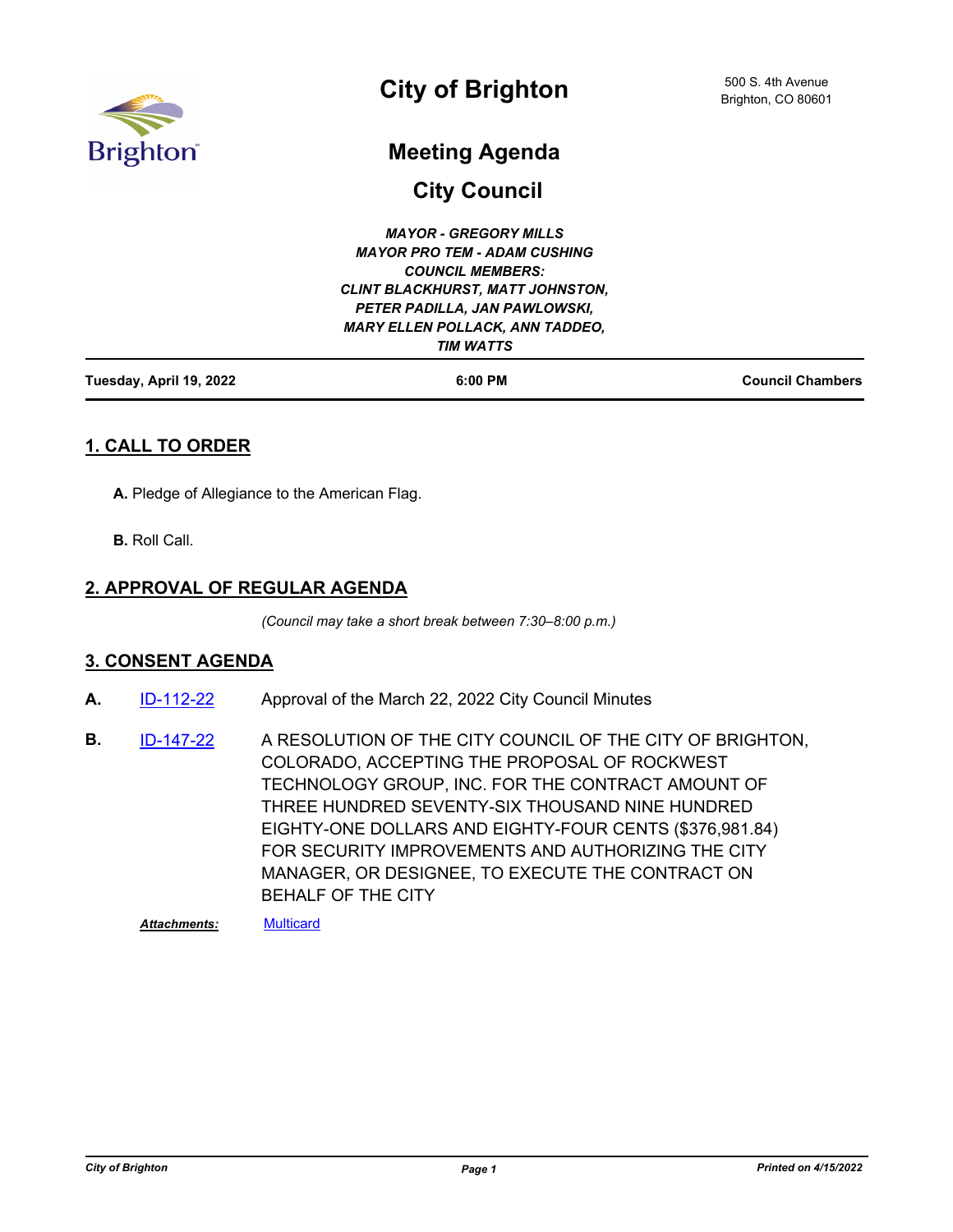| С.                   | ID-146-22           | A RESOLUTION OF THE CITY COUNCIL OF THE CITY OF BRIGHTON,<br>COLORADO, ACCEPTING THE PROPOSAL OF CONCRETE<br>CONSERVATION, LLC FOR THE CONTRACT AMOUNT OF SIX<br>HUNDRED THOUSAND DOLLARS (\$600,000.00) FOR MANHOLE<br>REHABILITATION AND AUTHORIZING THE CITY MANAGER, OR<br>DESIGNEE, TO EXECUTE THE CONTRACT ON BEHALF OF THE CITY                                |
|----------------------|---------------------|-----------------------------------------------------------------------------------------------------------------------------------------------------------------------------------------------------------------------------------------------------------------------------------------------------------------------------------------------------------------------|
|                      | Attachments:        | <b>Concrete Conservation</b>                                                                                                                                                                                                                                                                                                                                          |
|                      |                     | <b>Manhole Rehab PP</b>                                                                                                                                                                                                                                                                                                                                               |
|                      |                     | <b>146 PPT</b>                                                                                                                                                                                                                                                                                                                                                        |
| D.                   | ID-148-22           | A RESOLUTION OF THE CITY COUNCIL OF THE CITY OF BRIGHTON,<br>COLORADO, ACCEPTING THE PROPOSAL OF BOWMAN<br>CONSULTING GROUP, LTD. FOR THE CONTRACT AMOUNT OF TWO<br>HUNDRED FORTY-SIX THOUSAND TWO HUNDRED NINETY<br>DOLLARS (\$246,290.00) FOR STANDBY GENERATORS AND<br>AUTHORIZING THE CITY MANAGER, OR DESIGNEE, TO EXECUTE<br>THE CONTRACT ON BEHALF OF THE CITY |
|                      | <b>Attachments:</b> | <b>PCD Engineering</b>                                                                                                                                                                                                                                                                                                                                                |
|                      |                     | <b>Well Site Standby Generators</b>                                                                                                                                                                                                                                                                                                                                   |
|                      |                     | <b>148 PPT</b>                                                                                                                                                                                                                                                                                                                                                        |
| Е.                   | ID-145-22           | A RESOLUTION OF THE CITY COUNCIL OF THE CITY OF BRIGHTON,<br>COLORADO, APPROVING AN INTERGOVERNMENTAL AGREEMENT<br>BETWEEN THE CITY OF BRIGHTON AND THE CITY OF COMMERCE<br>CITY, REGARDING THE CONSOLIDATED RAIL INFRASTRUCTURE<br>AND SAFETY GRANT, AUTHORIZING THE CITY MANAGER TO<br>EXECUTE SAID IGA ON BEHALF OF THE CITY                                       |
|                      | <b>Attachments:</b> | <b>Resolution (Commerce City IGA)</b>                                                                                                                                                                                                                                                                                                                                 |
|                      |                     | FINAL IGA US85 120th Brighton Comm City 040622                                                                                                                                                                                                                                                                                                                        |
|                      |                     | IGA - Commerce City US 85 120th Interchange 2022.03 (2).pptx                                                                                                                                                                                                                                                                                                          |
|                      |                     | <b>145 PPT</b>                                                                                                                                                                                                                                                                                                                                                        |
| <b>4. CEREMONIES</b> |                     |                                                                                                                                                                                                                                                                                                                                                                       |

- **A.** [ID-113-22](http://brightonco.legistar.com/gateway.aspx?m=l&id=/matter.aspx?key=4752) National Arbor Day Celebration Proclamation
	- *Attachments:* [Arbor Day Proclamation](http://brightonco.legistar.com/gateway.aspx?M=F&ID=5c5ff4bc-c187-42b3-8b58-4af1b782a372.pdf)
- **B.** [ID-135-22](http://brightonco.legistar.com/gateway.aspx?m=l&id=/matter.aspx?key=4774) Arbor Day Poster Contest Winner Recognition
- **C.** [ID-144-22](http://brightonco.legistar.com/gateway.aspx?m=l&id=/matter.aspx?key=4783) Introduction of New Police Commanders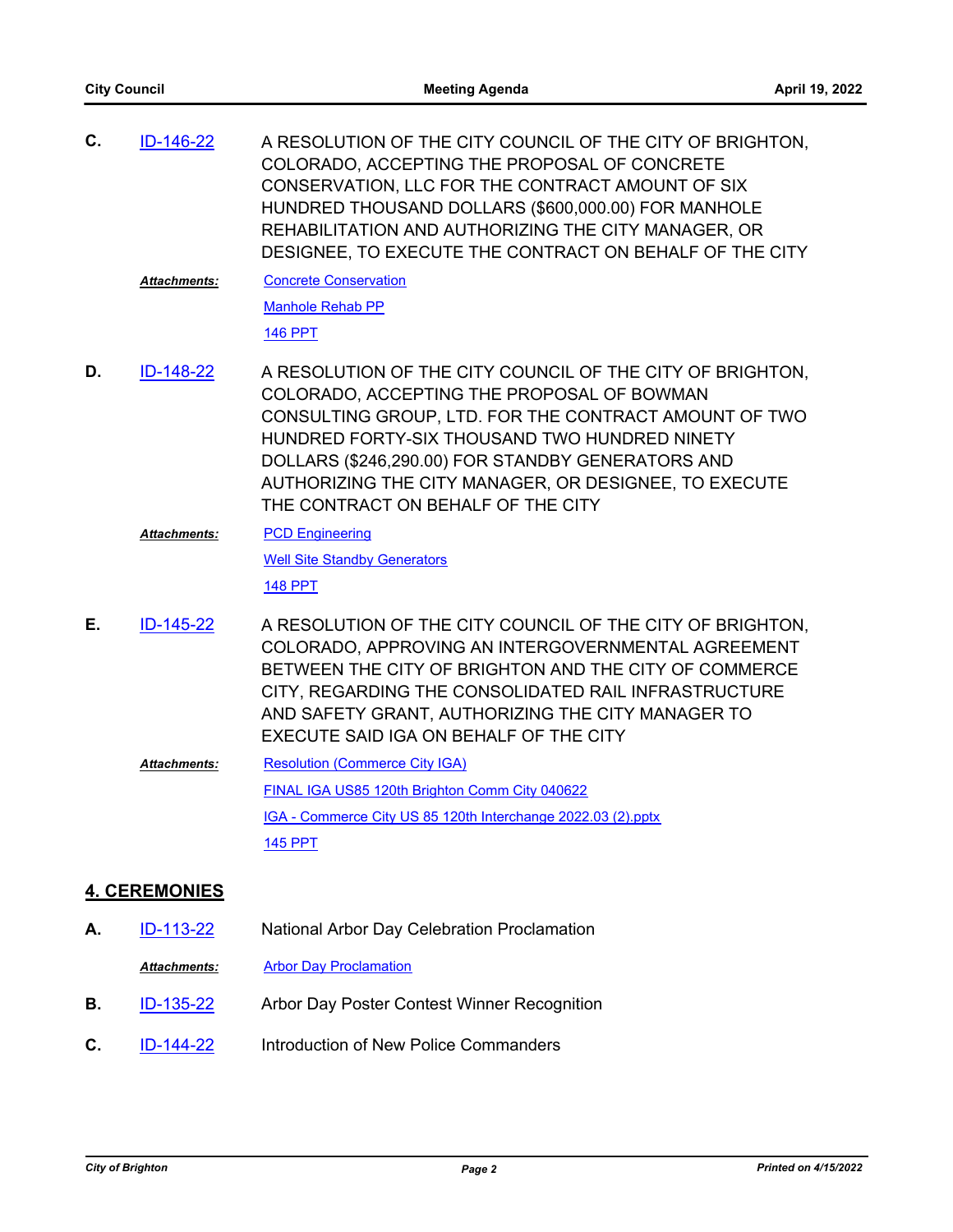# **5. PUBLIC INVITED TO BE HEARD ON MATTERS NOT ON THE AGENDA (Speakers limited to five minutes)**

#### **6. PUBLIC HEARINGS**

# **7. CONSOLIDATED ITEMS FOR SEQUENTIAL REVIEW**

- AN ORDINANCE OF THE CITY COUNCIL OF THE CITY OF BRIGHTON, COLORADO, AMENDING ARTICLE 10 OF THE BRIGHTON MUNICIPAL CODE; ADOPTING THE MODEL TRAFFIC CODE FOR COLORADO, 2020 EDITION; SETTING FORTH DELETIONS, MODIFICATIONS AND ADDITIONS THERETO; STATING VIOLATIONS AND PENALTIES FOR VIOLATION THEREOF; REPEALING ORDINANCE PROVISIONS IN CONFLICT THEREWITH; AND OTHER DETAILS RELATED THERETO (FIRST READING) **A.** [ID-141-22](http://brightonco.legistar.com/gateway.aspx?m=l&id=/matter.aspx?key=4780)
	- [Ordinance 2020 Model Traffic Code Adoption PW](http://brightonco.legistar.com/gateway.aspx?M=F&ID=e5882afa-0fa6-41b6-a28a-bc13d8c23a24.docx) [2020 Model Traffic Code Presetantion - Public Works 2022.04.pptx](http://brightonco.legistar.com/gateway.aspx?M=F&ID=e528edbd-c840-4d56-b9bd-1efeed4f32b6.pptx) [141 PPT](http://brightonco.legistar.com/gateway.aspx?M=F&ID=eb37fb46-a32d-4d44-b330-a5302c1ef99c.pdf) *Attachments:*
- Schedule a Public Hearing on May 17, 2022 at 6:00 p.m. to Consider Approval of the Model Traffic Code **B.** [ID-136-22](http://brightonco.legistar.com/gateway.aspx?m=l&id=/matter.aspx?key=4775)

#### **8. ORDINANCES FOR INITIAL CONSIDERATION**

#### **9. ORDINANCES FOR FINAL CONSIDERATION**

- AN ORDINANCE OF THE CITY COUNCIL OF THE CITY OF BRIGHTON, COLORADO, AMENDING CHAPTER 5 OF THE BRIGHTON MUNICIPAL CODE BY THE ADDITION OF NEW SECTION 5-99 TO AUTHORIZE THE OPERATION OF SHARED ELECTRIC SCOOTERS IN THE CITY AND TO PROVIDE FOR THE LICENSING THEREOF **A.** [ID-108-22](http://brightonco.legistar.com/gateway.aspx?m=l&id=/matter.aspx?key=4747)
	- [Ordinance for Shared Electric Scooters](http://brightonco.legistar.com/gateway.aspx?M=F&ID=0b2c4e35-2591-4315-a636-8b460e0158f3.docx) [FINALGOODeScooter OrdinancePowerPoint CC 4-5-22](http://brightonco.legistar.com/gateway.aspx?M=F&ID=4e0140ca-5778-402d-ace5-f7fa87a82d66.pptx) [108 PPT](http://brightonco.legistar.com/gateway.aspx?M=F&ID=0d077809-231d-4d86-9fdb-f49e563f3ce6.pdf) *Attachments:*

#### **10. RESOLUTIONS**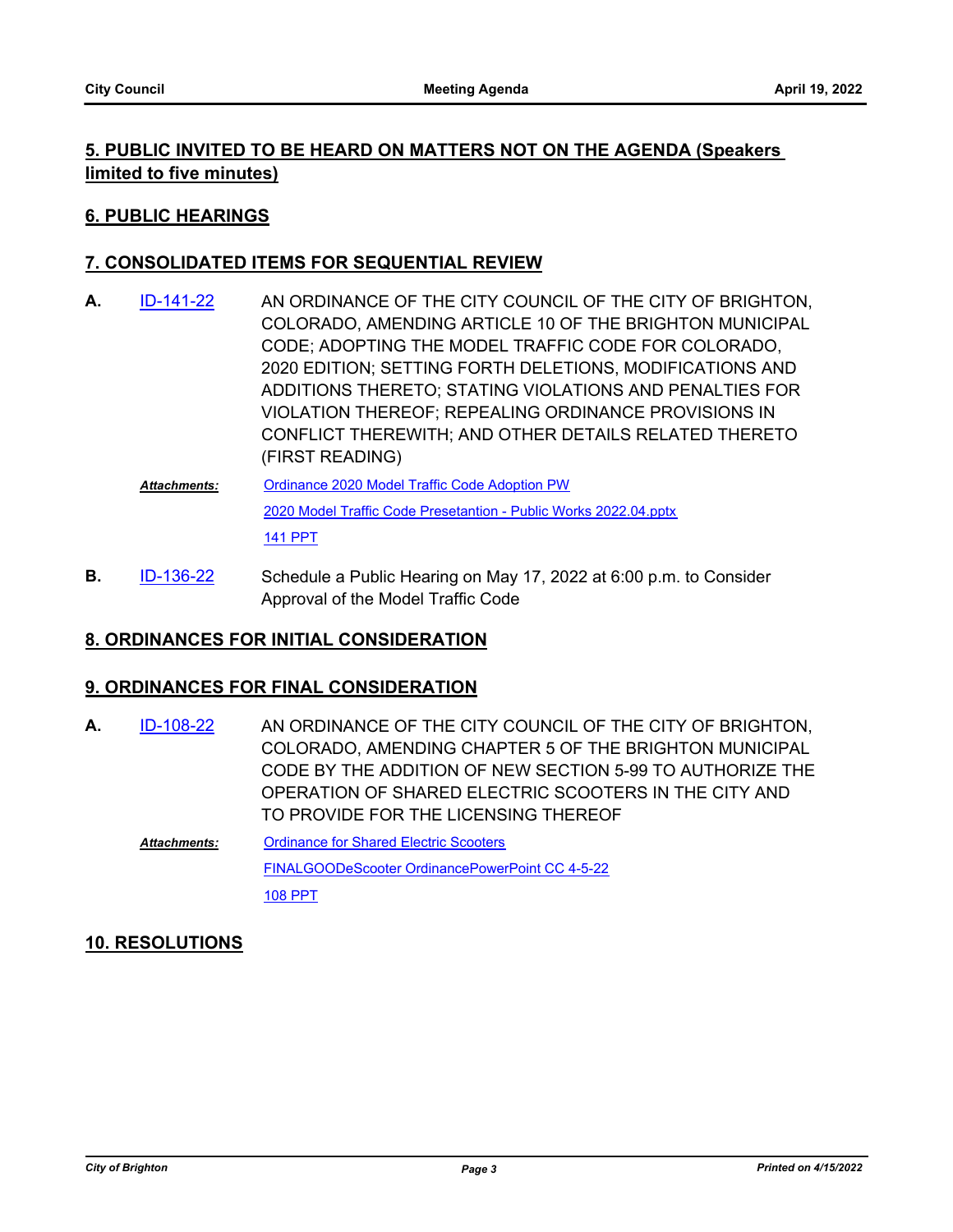| А. | ID-143-22           | A RESOLUTION OF THE CITY COUNCIL OF THE CITY OF BRIGHTON.<br>COLORADO, ACCEPTING THE PROPOSAL OF ARROW-J<br>LANDSCAPE AND DESIGN, INC. FOR THE CONTRACT AMOUNT OF<br>THREE HUNDRED EIGHTY-ONE THOUSAND EIGHT HUNDRED<br>SEVENTY-FIVE DOLLARS (\$381,875.00) FOR REMOVAL AND<br>REPLACEMENT OF BASKETBALL COURTS               |
|----|---------------------|-------------------------------------------------------------------------------------------------------------------------------------------------------------------------------------------------------------------------------------------------------------------------------------------------------------------------------|
|    | <b>Attachments:</b> | <b>Arrow J Landscape and Design Resolution</b>                                                                                                                                                                                                                                                                                |
|    |                     | Basketball Court Replacement PP 22-007250                                                                                                                                                                                                                                                                                     |
|    |                     | <b>143 PPT</b>                                                                                                                                                                                                                                                                                                                |
| В. | ID-140-22           | A RESOLUTION OF THE CITY COUNCIL OF THE CITY OF BRIGHTON.<br>COLORADO, APPROVING CHANGE ORDER NO.1 TO THE<br>CONTRACT WITH J.R. ENGINEERING, LLC FOR THE BRIDGE STREET<br>WIDENING DESIGN SERVICES PROJECT, PROJECT #20-006515, IN<br>THE AMOUNT OF FOUR HUNDRED SEVEN THOUSAND FIVE<br>HUNDRED ELEVEN DOLLARS (\$407,511.00) |
|    | <b>Attachments:</b> | <b>Change Order No.docx</b>                                                                                                                                                                                                                                                                                                   |
|    |                     | Bridge Street Widening Desing CO 1 - 2022.04.pptx                                                                                                                                                                                                                                                                             |
|    |                     | <b>140 PPT</b>                                                                                                                                                                                                                                                                                                                |
| C. | ID-142-22           | A RESOLUTION OF THE CITY COUNCIL OF THE CITY OF BRIGHTON,<br>COLORADO, APPROVING AN AMENDMENT TO THE CONTRACT<br>WITH BOHANNAN HUSTON INC. FOR THE CITY OF BRIGHTON<br>TRANSPORTATION MASTER PLAN UPDATE IN THE AMOUNT OF<br>SIXTEEN THOUSAND TWO HUNDRED FORTY-NINE DOLLARS AND<br><b>TWENTY-FIVE CENTS (\$16,249.25)</b>    |
|    | <b>Attachments:</b> | Resolution - CO #1 Bohannan Huston - Public Meetings 2022.04.04                                                                                                                                                                                                                                                               |
|    |                     | Transportation Master Plan Update CO #1 - 2022.04.05                                                                                                                                                                                                                                                                          |
|    |                     | <b>142 PPT</b>                                                                                                                                                                                                                                                                                                                |

# **11. UTILITIES BUSINESS ITEMS**

# **12. GENERAL BUSINESS**

# **13. REPORTS**

- **A.** By the Mayor.
- **B.** By Department Heads.
- **C.** By the City Attorney.